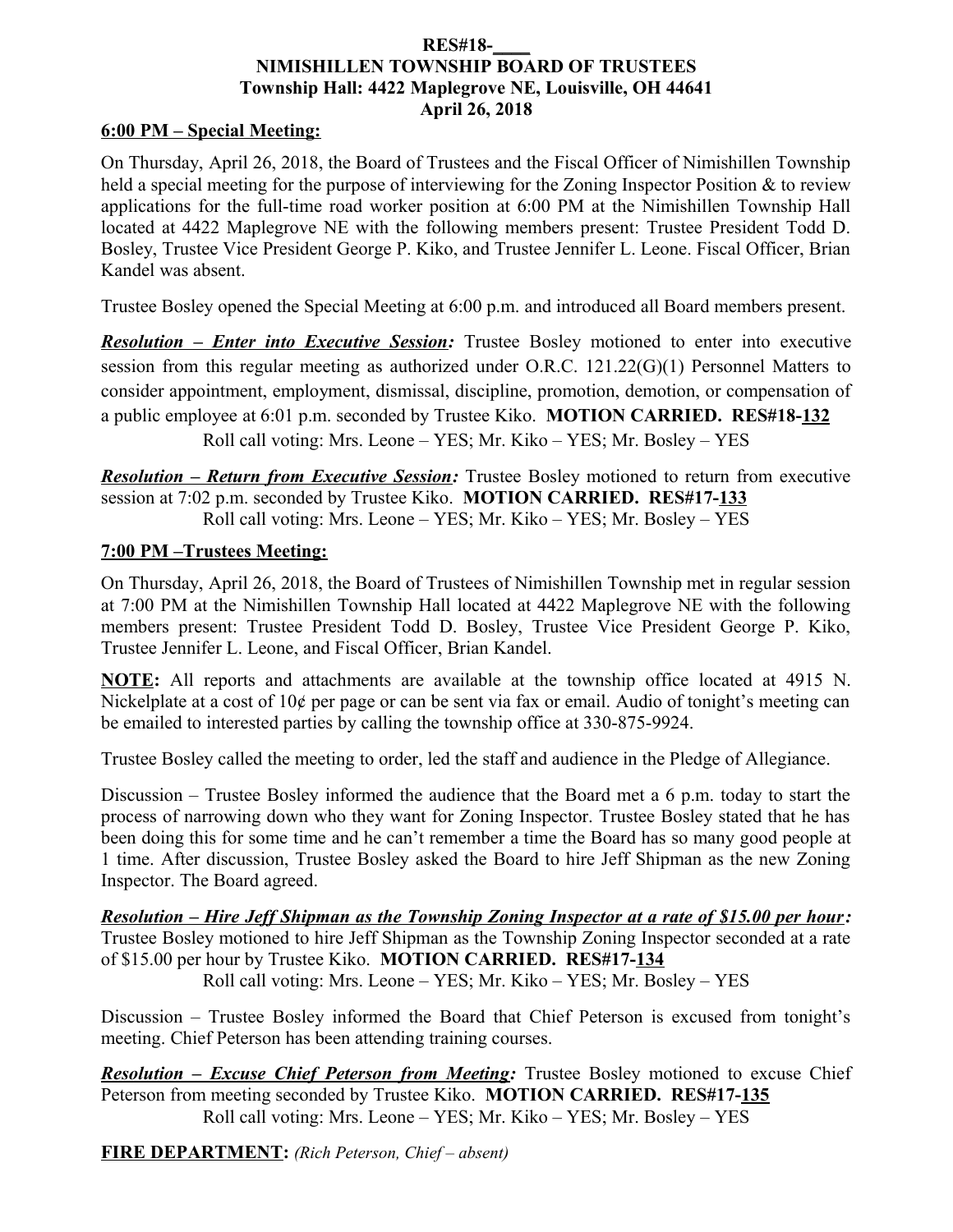*Resolution – Approve February 2018 Fire Report:* Trustee Kiko motioned to Approve February 2018 Fire Report seconded by Trustee Leone. **MOTION CARRIED. RES#18-136**

Roll call voting: Mrs. Leone – YES; Mr. Kiko – YES; Mr. Bosley – YES

*Resolution – Approve March 2018 Fire Report:* Trustee Bosley motioned to Approve March 2018 Fire Report seconded by Trustee Kiko. **MOTION CARRIED. RES#18-137** Roll call voting: Mrs. Leone – YES; Mr. Kiko – YES; Mr. Bosley – YES

**ROAD DEPARTMENT:** *(Jamie May, Interim Rd. Superintendent)*

*Resolution – Approve April 26, 2018 Road Report:* Trustee Kiko motioned to approve the Road Report for April 26, 2018 seconded by Trustee Leone. **MOTION CARRIED. RES#18-138** Roll call voting: Mrs. Leone – YES; Mr. Kiko – YES; Mr. Bosley – YES

Discussion – Interim Road Superintendent Jamie May informed the Board that Southeastern Equipment has come out a couple of times and worked on the a/c of the Loader and got into a little more work than what they expected. Trustee Bosley asked how much the repairs cost. Mr. May stated he didn't know. Trustee Kiko asked if they gave Jamie a ballpark for the costs and if they come on site to fix it. Mr. May stated the last he heard it would be under \$3,500 and yes, they can't haul that on the trailer, it's too large. The Board asked if they can approve something without a specific amount. Fiscal Officer Brian Kandel stated they can say not to exceed a specific amount. After discussion, the Board decided to approve the repairs not to exceed \$4,000.

*Resolution – Approve Repairs for Loader to Southeastern Equipment for an amount not to* **exceed \$4,000:** Trustee Kiko motioned to approve repairs for Loader to Southeastern Equipment for an amount not to exceed \$4,000 seconded by Trustee Leone. **MOTION CARRIED. RES#18-139** Roll call voting: Mrs. Leone – YES; Mr. Kiko – YES; Mr. Bosley – YES

## *OPEN SEALED QUOTES AND AWARD ROAD SWEEPING CONTRACT:* The following one

(1) quote was received:

• Reilly Sweeping, Inc. from Walton Hills, Ohio - \$5,800.00

Discussion – The Board held a discussion about what the cost of street sweepings were from last year. The Board asked Jamie when the sweeping is usually done. Mr. May stated right around this time. Trustee Bosley stated in the past they have done it in July. Mr. May stated it can be done any time. Trustee Bosley informed the Board he is not comfortable with only having 1 bid and he would like to table the discussion to see what last years was. Trustee Leone asked how tabling this works since the bid was opened and the number released. Fiscal Officer Brian Kandel stated the bid is not awarded, it was just received and at the next meeting the Board can award it or re-bid it. After discussion, the Board tabled the discussion.

Discussion – Interim Road Superintendent Jamie May informed the Board that he spoke with Gary Connor about the Glenhaven Storm Sewer and Gary agreed if we break it down into 3 pieces we should start at the outlet, which is the biggest section of pipe. Mr. May informed the Board that he spoke with John Dempsey and they gave us a quote of \$365,000 for the whole job. Mr. May stated he asked Mr. Dempsey to break the cost down into the 3 sections and see how far we can get with that. Mr. May stated he has not heard back from Mr. Dempsey with that information. Mr. May informed the Board that he would like to see it done all at once and asked if the normal paving will be done this year too. Trustee Bosley stated they don't have the money to do it all at once and that we are looking at Glenhaven and Francesca too. Fiscal Officer Brian Kandel stated the remaining funds for contracts is basically \$225,000, that would be all contracted work. The Board held a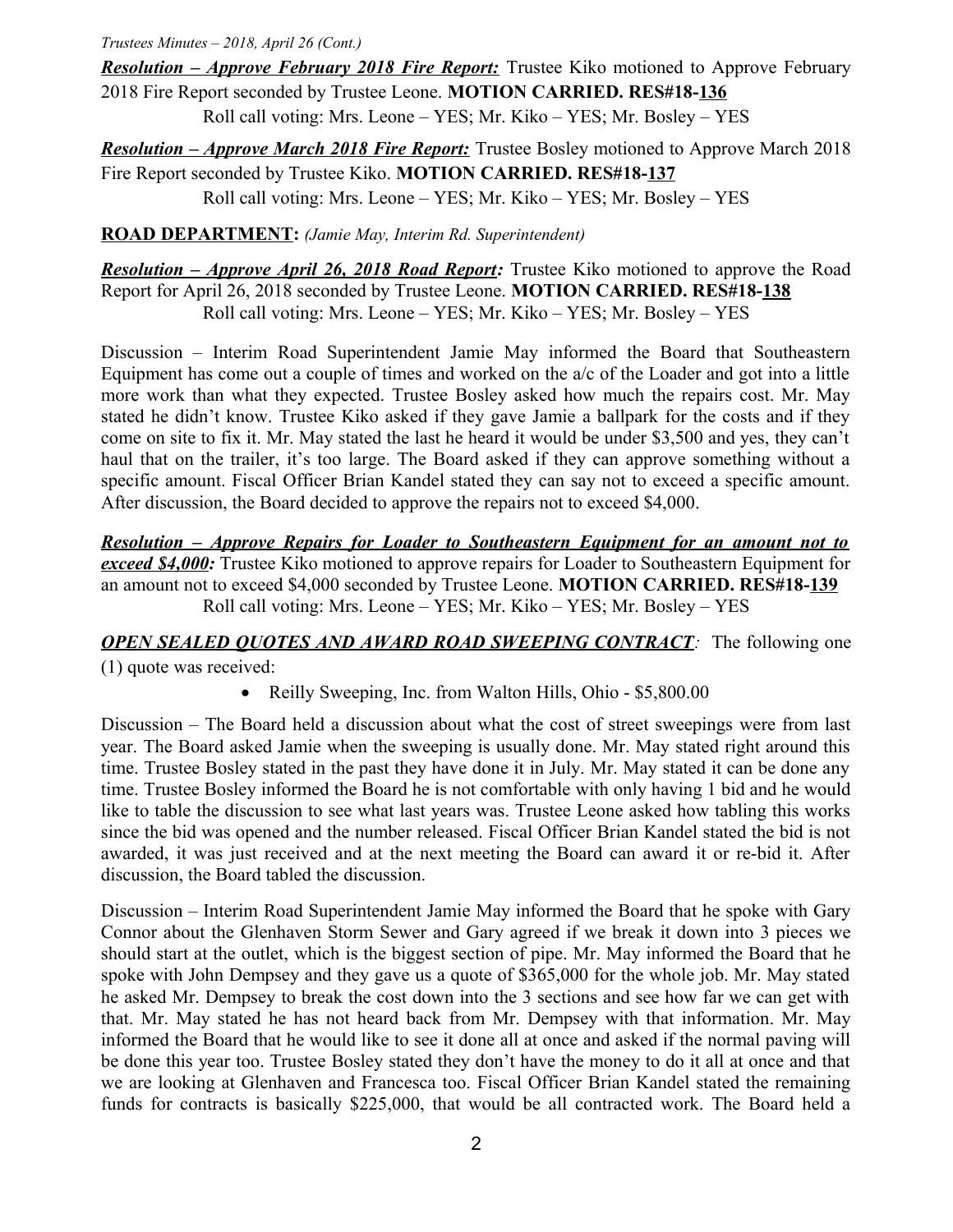discussion regarding the paving and what it cost last year. Trustee Bosley stated this may be one of those situations where they may have to use General Fund money. Much discussion followed.

Discussion – Interim Road Superintendent Jamie May informed the Board that he has started the paving list and will send it out to the Board sometime in the next week to look at and review. Discussion was held regarding how much the paving will cost. Fiscal Officer Brian Kandel informed the Board that they will have to send it to the Engineers for an estimate so they will have a ballpark for costs. Discussion followed.

Discussion – Trustee Kiko asked Mr. May who maintains the Fire Station parking lot because there are very large holes out there. Mr. May asked the Board to have Rich call him.

Discussion – Interim Road Superintendent Jamie May informed the Board that he has done some investigating on the creek between Broadway and Columbus. Mr. May talked with Gary Connor who directed him to talk with Vince, who stated it's been on their radar. They will be replacing the culvert that crosses Columbus Rd. probably next year. Mr. May talked with Vince and he doesn't know if they'll go up the creek to clean it or not. Trustee Leone stated according to the Auditor's website Bud's Corner owner Scott Ackerman owns the property where railroad ties are falling into the creek. Mr. May stated he thought about meeting with Scott to have him cleanup the railroad ties. Trustee Kiko knows Scott and offered to contact him. Discussion followed.

# **ZONING DEPARTMENT:**

### *Resolution – Accept the resignation of Interim Zoning Inspector Floyd Fernandez effective April 13, 2018:* Trustee Bosley motioned to accept the resignation of Interim Zoning Inspector Floyd Fernandez effective April 13, 2018 seconded by Trustee Leone. **MOTION CARRIED. RES#18- 140**

Roll call voting: Mrs. Leone – YES; Mr. Kiko – YES; Mr. Bosley – YES

# **FISCAL OFFICER:** *(Brian Kandel)*

Discussion – Fiscal Officer Brian Kandel asked the Board to approve a \$100,000 transfer of funds from the Fire District to the Capital Equipment Fund. Discussion followed.

 *Resolution:* Trustee Kiko motioned to approve transfer \$100,000 from 2111-910-910-0000 *(Fire District.)* to 4901-931-000 *(Capital Equipment Fund)* seconded by Trustee Leone. **MOTION CARRIED. RES#18-141**

Roll call voting: Mrs. Leone – YES; Mr. Kiko – YES; Mr. Bosley – YES

Discussion – Fiscal Officer Brian Kandel informed the Board the router at the office needs replaced. When it was looked at, Connecting Point quoted a firewall that prevents outside entities from coming in and this is in addition to the remote backup we have. Fiscal Officer Kandel stated comparing this to the pricing 2 years age is considerably favorable.

 *Resolution –* **Approve purchase From Connecting Point with 2-year service in the amount of \$850***:* Trustee Kiko motioned to approve purchase from Connecting Point with 2-year service in the amount of \$850 seconded by Trustee Leone. **MOTION CARRIED. RES#18-142** Roll call voting: Mrs. Leone – YES; Mr. Kiko – YES; Mr. Bosley – YES

Discussion – Fiscal Officer Brian Kandel informed the Board of 2 other transfers. The first is \$14,000 from the 1000-110-240-0000 Unemployment Compensation to the 1000-760-7300-0000 Improvement of Sites fund. The  $2<sup>nd</sup>$  is \$8,210 from the 1000-930-930-0000 Contingencies to the 1000-760-730-0000 Improvement of Sites. Fiscal Officer Brian Kandel stated this transfer is for the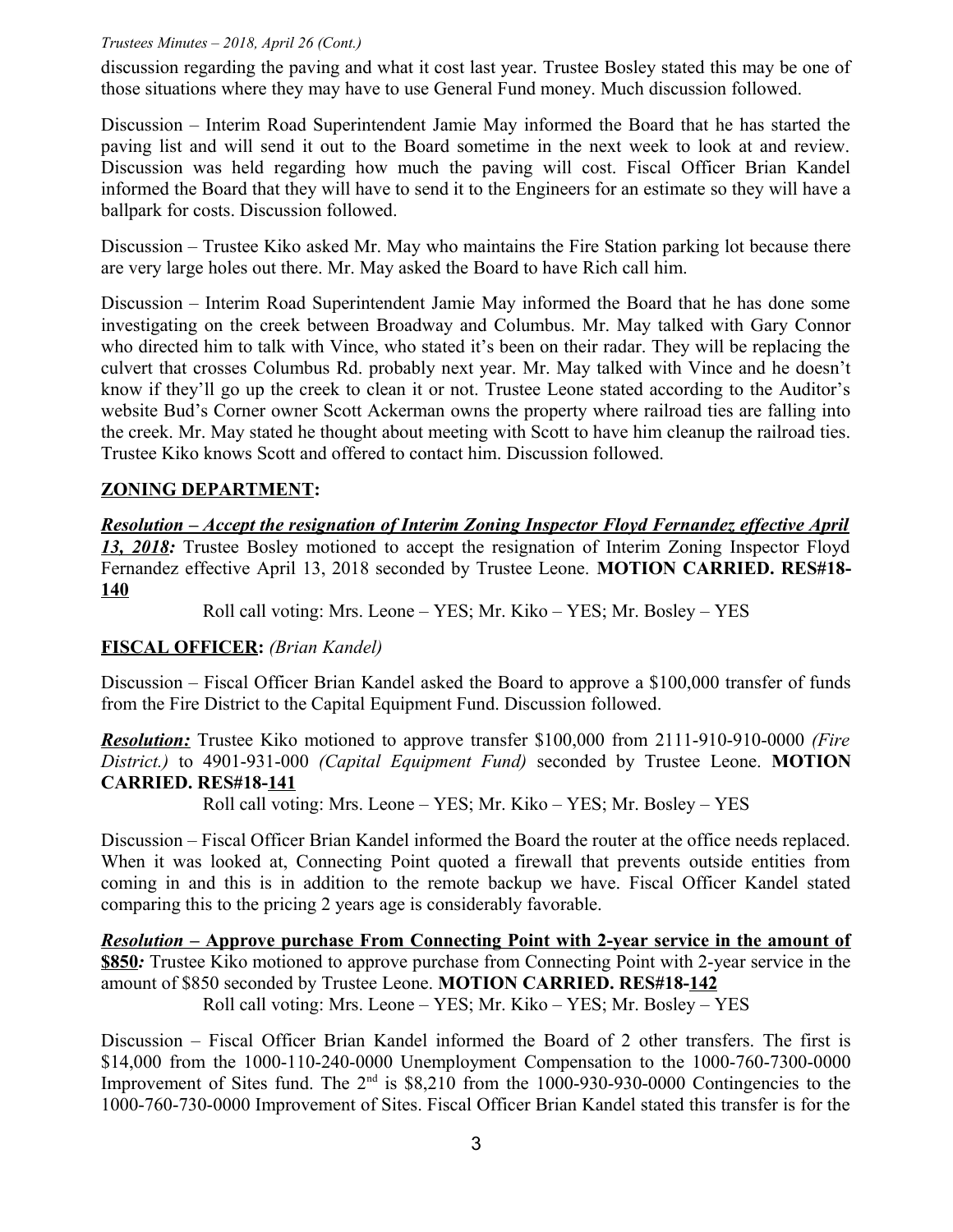fence and once we get the final grant amount we will amend the appropriations and then appropriate that back. Fiscal Officer Brian Kandel informed the Board that these transfers are covered under the Resolution from the Organizational Meeting, Resolution #18-013. Discussion followed.

Discussion – Trustee Bosley asked the newly appointed Zoning Inspector to come up and say a little bit about himself to the audience.

*Jeff Shipman.* stepped to the podium and introduced himself to the audience.

## **CONCERNS OF CITIZENS:**

*Jeanne Pocza of 5806 Grenshaw Ave.* stepped to the podium regarding:

- Concerned about a tree by their pipe on the property
- Questions regarding the yard waste site

Discussion – Mrs. Pocza expressed to the Board her concerns about a tree she believes is on Bud Corner's property and the roots are coming over  $\&$  have broken the wall that surrounds their pipe on their property. Mrs. Pocza stated they can fix the wall but the tree has to come out first. Mrs. Pocza asked the Board to talk with the owner about this tree as well as the creek. Mrs. Pocza asked the Board about what they should do with yard waste and asked if they still require fire permits to burn on their property. Trustee Kiko stated its his understanding that you can burn on your property if it comes from your property directly and it's in a contained 4x4 area. Trustee Bosley stated that he would differ that question to Rich because he is not sure of the current EPA laws. Mrs. Pocza asked if they have any idea when the yard waste will open. Trustee Leone stated the fence has been ordered and they have to wait for everything to come in. The Board was told it might be a month. Discussion followed.

*Donna Fuller of 5857 Rosedale* stepped to the podium regarding:

- Updating the Zoning Book
- Compost and having to show an ID
- Burning on property

Discussion – Ms. Fuller asked the Board if the Zoning Board is looking at updating the zoning book. The Board informed Mrs. Fuller the new Zoning Inspector is who she will need to talk to and he knows what is going on. Mrs. Fuller suggested to the Board about having people show their ID in order to dump compost like they did in the past. Discussion was held regarding burning on residents' property.

Discussion – A resident in the audience informed the Board and thanked Trustee Bosley for all he has done for them.

## **TRUSTEES:** *(George Kiko, Jennifer Leone, Todd Bosley)*

 *Resolution – Approve Minutes for April 12, 2018 Meeting:* Trustee Kiko motioned to approve the written minutes for April 12, 2018 Meeting seconded by Trustee Leone. **MOTION CARRIED. RES#18-143**

Roll call voting: Mrs. Leone – YES; Mr. Kiko – YES; Mr. Bosley – YES

*Resolution – Approve Purchase Orders, Financial Report and Pay Bills:* Trustee Kiko motioned to approve all purchase orders, financial report and pay bills in the amount of \$38,426.82 seconded by Trustee Leone. **MOTION CARRIED. RES#18-144**

Roll call voting: Mrs. Leone – YES; Mr. Kiko – YES; Mr. Bosley – YES